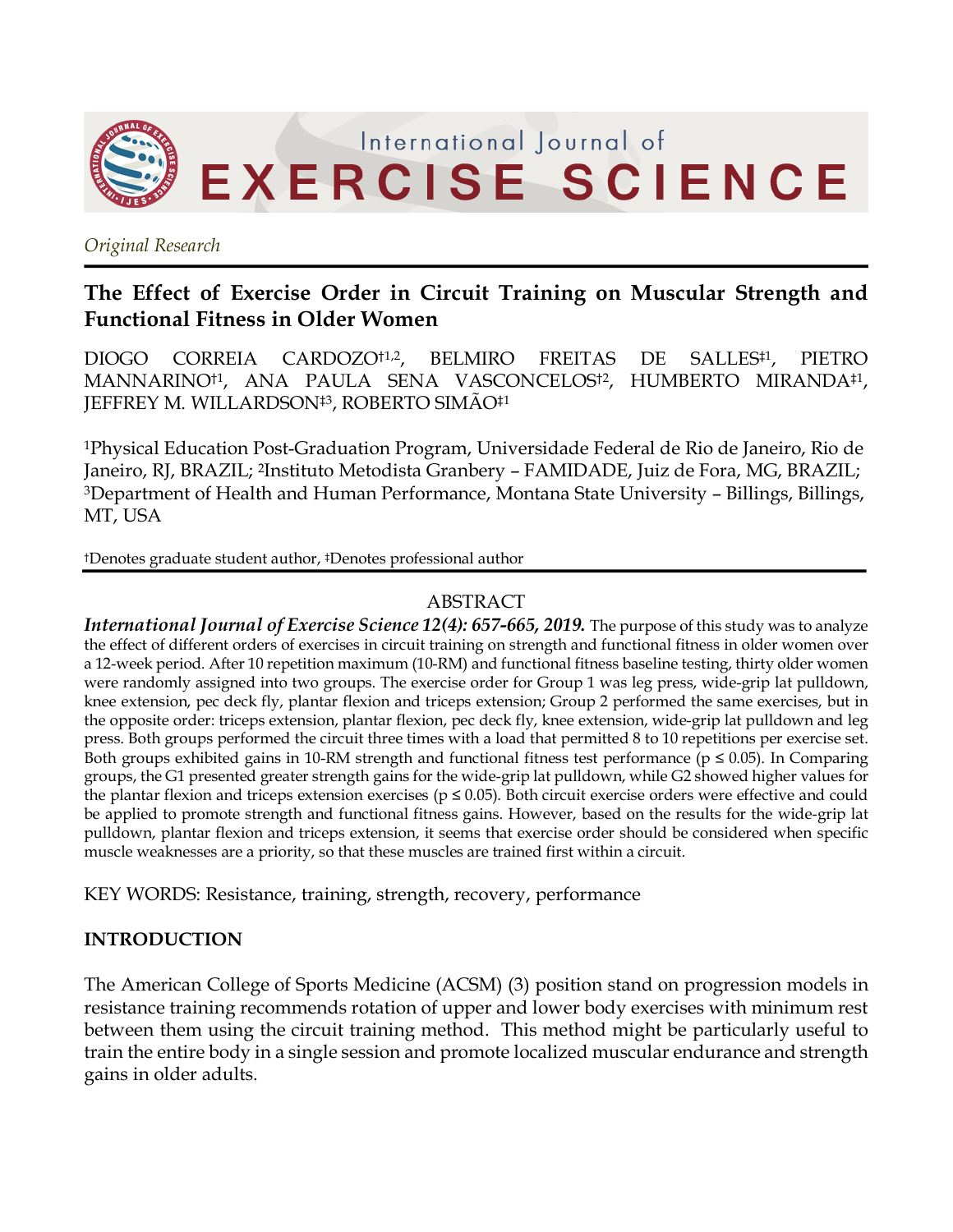The ACSM position stand on progression models in resistance training (3) also recommends that large muscle group exercises or basic exercises should generally be performed first in a training session for strength development. However, in the review by Simão et al. (18), citing three studies involving untrained young men (6, 20, 21), greater increases in maximal strength were evident when exercises were performed at the beginning of a session, regardless of whether the exercises were for large or small muscle groups, suggesting that most important exercises should be performed first.

The ACSM (2) also published a position stand about *Exercise and Physical Activity for Older Adults*  that recommends progressive resistance training be performed at least two days per week; incorporating moderate to vigorous intensity or weight bearing calisthenics (8-10 exercises involving the major muscle groups of 8-12 repetitions each) that train major muscle groups. However, it remains unclear whether there is an optimal exercise order for circuit training to promote strength gains in older adults.

In terms of chronic adaptations, the order of exercises during a session can influence the efficiency and effectiveness of a resistance training program (18). Previous studies suggest that circuit training promotes neuromuscular, cardiorespiratory and body composition improvements in older adults (16, 17). However, no previous studies have examined the effects of different exercise orders in circuit training on muscle strength and functionality in older adults. Comparison between different exercise orders in circuit training would provide practical insight for prescriptive purposes in older adults. Therefore, the purpose of this study was to analyze the effect of different orders of exercises in circuit training on strength and functional fitness in older women over a 12-week period.

## **METHODS**

#### *Participants*

The sample size was determined from a study pilot previously performed in our laboratory, based on a significance of 5% and a test power of 80%. Thirty elderly women were randomly divided into two groups: one performing large muscle mass exercises first (G1 n= 15; 71.1  $\pm$  6.0 yrs.,  $64.7 \pm 10.0$  kg,  $153.8 \pm 5.8$  cm,  $27.5 \pm 4.5$  kg.m<sup>-2</sup>) and the other performing the exact opposite exercise order, with small muscle mass exercises performed first (G2 n=15; 73.4  $\pm$  8.2yrs, 63.9  $\pm$ 13.9 kg, 152.5  $\pm$  5.2 cm, 27.5  $\pm$  5.6 kg.m<sup>-2</sup>). Inclusion criteria were the following for all subjects: a) not having experience in resistance training; b) not performing any structured exercise for the duration of the study other than the prescribed resistance training; c) did not have any functional limitations or medical conditions that would be contraindicated by the research protocol. All subjects read and signed an informed consent document after being informed of the testing and training procedures to be performed during the study. The experimental procedures were approved by the Ethics Committee of the University. The study was conducted in compliance with the ethical principles of the Declaration of Helsinki and the International Conference on Harmonization Good Clinical Practices Guidelines.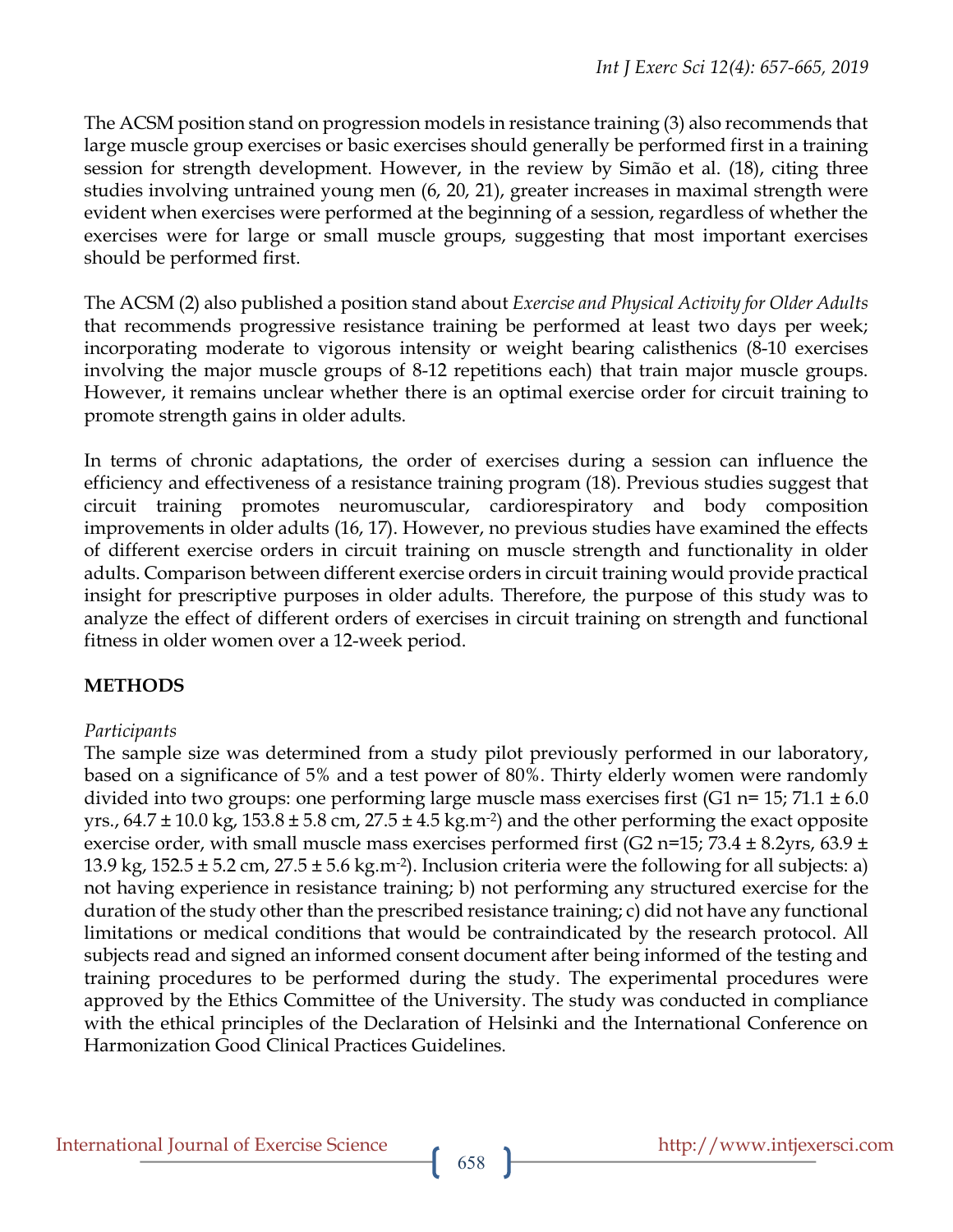#### *Protocol*

The 10-RM tests (19) were performed on two nonconsecutive days for four exercises: leg press (LP), wide-grip latissimus pulldown (WP), plantar flexion (PF) and triceps extension (TE). Two weeks of familiarization took place prior to the 10-RM tests (four sessions). The 10-RM tests were performed following the anthropometric measurements and functional fitness tests (14) on the first day. After 48 hours, the 10-RM tests were repeated to determine test-retest reliability. The heaviest load achieved on either of the test days was considered the pre-training 10-RM. No exercise was allowed in the 48 hours between 10-RM tests. The 10-RM was determined in fewer than five attempts with a rest interval of five minutes between attempts and 10 minutes before the start of the test for the next exercise. Following the twelve weeks of training, the 10-RM tests and functional fitness tests were repeated.

After the 10-RM tests, the remaining exercises were added (knee extension – KE, pec deck fly – PD). The complete exercise protocol included 6 exercises. The exercise order for G1 was LP, WP, KE, PD, PF, and TE. The G2 performed the same exercises in the opposite order: TE, PF, PD, KE, WP, LP. All exercises for both groups were performed for three sets in a circuit format. Each set was performed between a range of 8 – 10 repetitions with 70% of 10-RM. Adjustment of training loads was done through the Omni-Res perception scale whenever volunteers completed three sets of 10 repetitions comfortably (8, 11). In addition, an experienced strength and conditioning professional supervised all training sessions. Frequency of the training program was two sessions per week with at least 48 hours of rest between sessions, and two minutes between sets and exercises. Twenty-four sessions were performed during the twelve weeks training period. The resistance for a given exercise was increased whenever an individual could perform more than the prescribed number of repetitions (8 – 10 repetitions) of a particular exercise. Prior to each training session, subjects performed a specific warm up, consisting of 20 repetitions with approximately 50% of the load used in the first exercise of the training session. During the exercise sessions, subjects were verbally encouraged to perform all sets with a complete range of motion, but there was no attempt to control the repetition velocity. Adherence to the program was 100% for all groups.

Body composition measurement: Four skinfold measures (biceps, triceps, subscapular, and suprailiac) were made using a CESCORF® skinfold caliper. The Durnin and Wormerley (7) equation was used to estimate body fat percentages.

Functional tests: Functional tests applied were based on Rikli and Jones´s protocol (14). Tests used were: 1) 30s Chair Stand - Number of full stands in 30s with arms folded across chest, 2) Arm Curl - Number of bicep curls in 30s holding hand weight (women 5 lb), 3) Chair Sit and Reach - From sitting position at front of chair with leg extended and hands reaching toward toes, number of centimeters (+ or −) from extended fingers to tip of toe, 4) Back Scratch - With one hand reaching over shoulder and one up middle of back, number of inches between extended middle fingers (+ or −), 5) 8-Foot Up-and-Go - Number of seconds required to get up from seated position, walk 8 feet, turn, and return to seated position on chair and 6) 6-Minute Walk - Number of meters walked in 6 min around 50-meter course.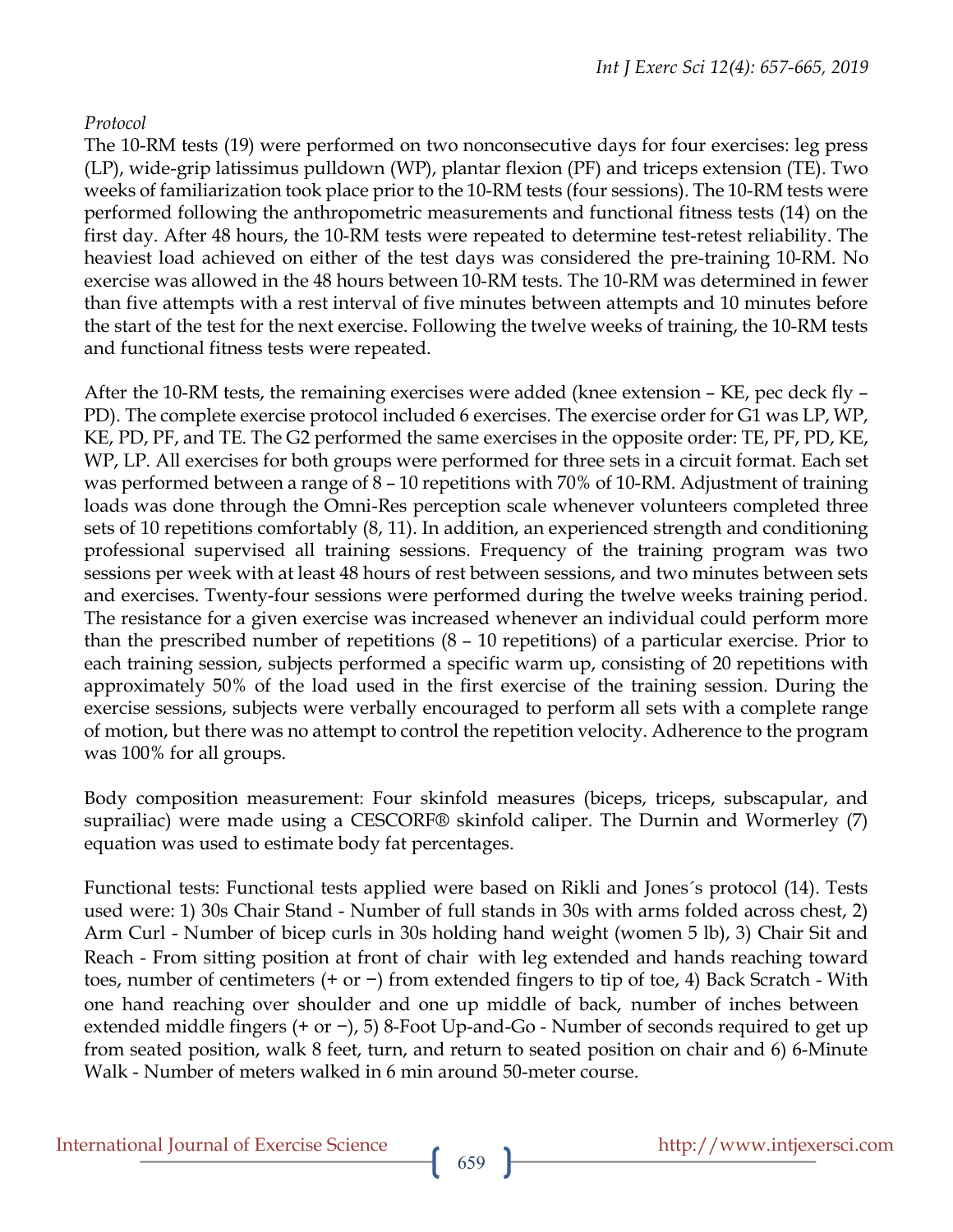#### *Statistical analysis*

The total work performed by G1 and G2 was calculated by multiplying the number of sessions by the number of sets and load (session  $x$  sets  $x$  load). Intra-class correlation coefficients (ICC) were used to determine 10-RM test-retest reliability. The statistical analysis was initially done by the Shapiro-Wilk normality test. All variables presented normal distribution. A 2X2 repeatedmeasures analysis of variance (ANOVA) was used to analyze group X trail interactions in 10- RM, body composition and functional fitness tests, post-hoc Bonferroni. T-test were used to analyze for differences in total work performed. An alpha level of  $p \le 0.05$  was considered statistically significant for all comparisons. Probability values of  $p \leq 0.05$  were regarded as statistically significant. All data were analyzed by IBM SPSS version 20.0.

## **RESULTS**

There were no significant differences between groups in anthropometric parameters, 10-RM loads, or functional fitness test performance prior to training. The 10-RM test-retest reliability showed high ICC at baseline for G1 (LP, r=0.99; WP, r=0.99; PF, r=0.99; TE, r=0.98), G2 (LP, r=0.98; WP, r=0.96; PF, r=0.96; TE, r=0.98) and after 12 weeks of training G1 (LP, r=0.99; WP, r=0.99; PF, r=0.99; TE, r=0.97), G2 ( LP, r=0.98; WP, r=0.96; PF, r=0.96; TE, r=0.98).There was no difference in total work between G1 and G2 (8184  $\pm$ 1423.1 vs. 8222.4  $\pm$  1309.1; t<sub>28</sub> = -0,077; p = 0.94), respectively.

Table 1 shows the anthropometric characteristics at baseline and at 12 weeks of training. There was a significant trial effect for %body fat (mean reduction =  $1.6\%$ ;  $95\%$  CI =  $1.0$  to 2.1 %), lean body mass (mean improvement =  $1.0 \text{ kg}$ ; 95% CI = 0.6 to 1.4 kg) and body fat (mean reduction  $= 1.0$  kg; 95% CI = -0.6 to -1.4 kg). Both groups exhibited significant improvements in lean body mass and reductions in body fat.

| Variable                | <b>Trial</b> | G1 Mean ±<br><b>SD</b> | G2 Mean $\pm$<br><b>SD</b> | Group effect | Trial effect | Group vs.<br>Trial effect |
|-------------------------|--------------|------------------------|----------------------------|--------------|--------------|---------------------------|
| Age (years)             |              | $71.1 \pm 6.0$         | $73.4 \pm 8.2$             |              |              |                           |
| Height (cm)             | Pre          | $153.8 \pm 5.8$        | $152.5 \pm 5.2$            |              |              |                           |
|                         | Post         | $153.9 \pm 5.9$        | $152.6 \pm 5.2$            |              |              |                           |
| Weight (kg)             | Pre          | $64.7 \pm 10.0$        | $63.9 \pm 13.9$            | $F = .02$    | $F = .02$    | $F = 0.78$                |
|                         | Post         | $64.5 \pm 8.9$         | $64.1 \pm 13.4$            | $p = .90$    | $p = .90$    | $p = 0.38$                |
| MC (kg.m <sup>2</sup> ) | Pre          | $27.5 \pm 4.5$         | $27.5 \pm 5.6$             | $F = .001$   | $F = .69$    | $F = 0.79$                |
|                         | Post         | $27.3 \pm 4.2$         | $27.5 \pm 5.4$             | $p = .98$    | $p = .41$    | $p = 0.38$                |
| % Body Fat              | Pre          | $41.9 \pm 4.2$         | $42.5 \pm 4.8$             | $F = .239$   | $F = 33.561$ | $F = .350$                |
|                         | Post         | $40.1 \pm 4.7$         | $41.1 \pm 5.2$             | $p = .63$    | $p < .001*$  | $p = .56$                 |
| Lean body mass (kg)     | Pre          | $37.3 \pm 4.0$         | $36.2 \pm 5.1$             | $F = .465$   | $F = 28.082$ | $F = .015$                |
|                         | Post         | $38.3 \pm 3.6$         | $37.1 \pm 5.0$             | $p = .50$    | $p < .001*$  | $p = .91$                 |
| Fat mass (kg)           | Pre          | $27.4 \pm 6.3$         | $27.8 \pm 9.0$             | $F = .036$   | $F = 27.636$ | $F = .827$                |
|                         | Post         | $26.2 \pm 6.1$         | $26.9 \pm 8.8$             | $p = .85$    | $p < .001*$  | $p = .37$                 |

| Table 1. Anthropometric characteristics (n=15 in each group) |  |
|--------------------------------------------------------------|--|
|--------------------------------------------------------------|--|

(CI 95%: 95%confidence interval for mean; SD - standard deviation)

#### International Journal of Exercise Science http://www.intjexersci.com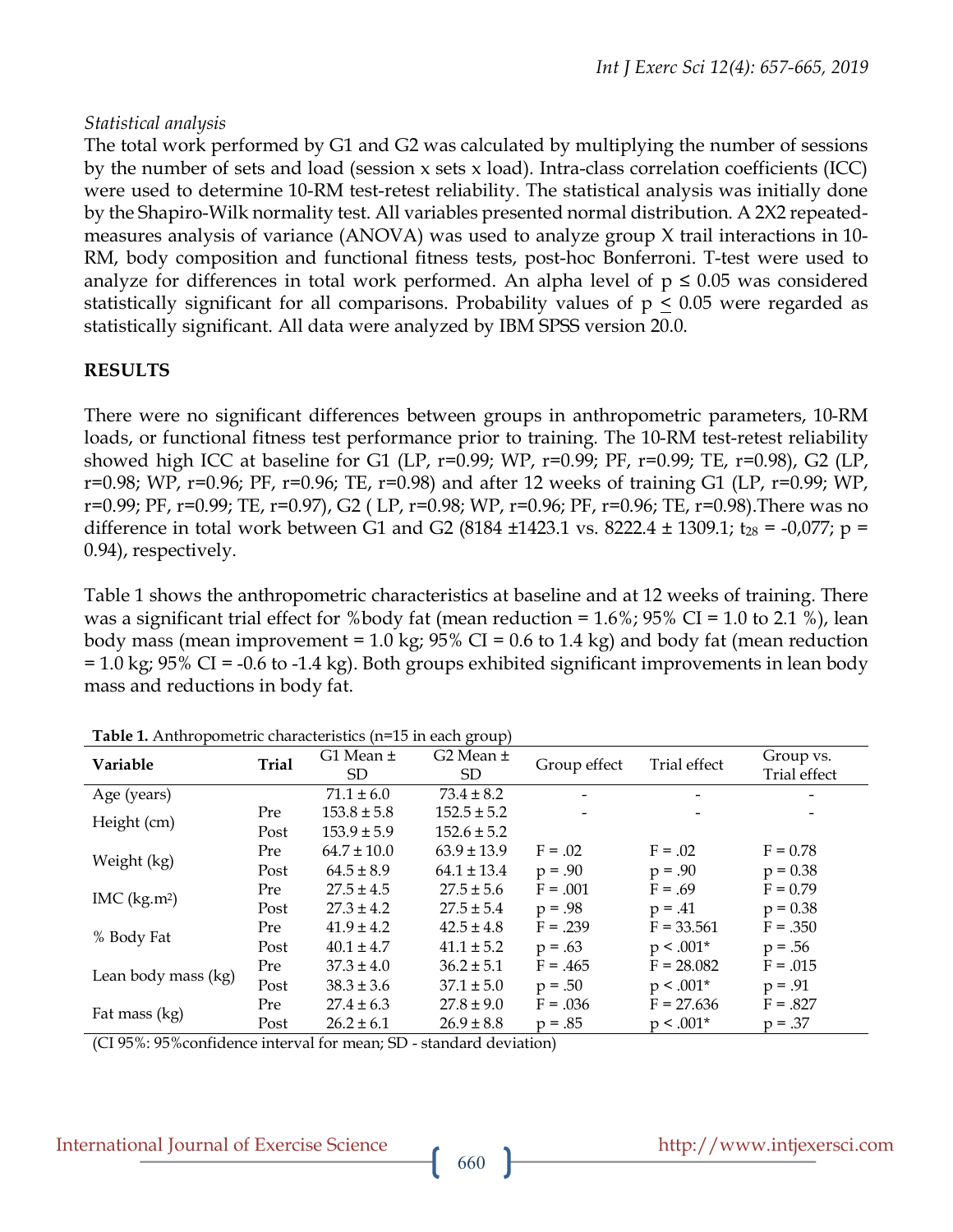Figure 1 shows the 10-RM test results in kg. There was a significant trial effect for Leg Press (F  $= 262.163$ ; p < .001). Both groups showed an average improvement of 13.9kg (95% CI = 12.1 to 15.6). There was a significant group X trial interaction effect for Lat Pull Down (F = 6.736; p = 0.01). G1 vs. G2 have an average improvement of  $10.4 \pm 2.7$  kg vs.  $7.7 \pm 3.1$  kg, respectively. There was a significant group X trial interaction effect for Plantar Flexion (F = 4.979;  $p = 0.03$ ). G2 vs. G1 have an average improvement of  $6.5 \pm 2.6$  kg vs.  $4.7 \pm 1.7$  kg, respectively. There was a significant group X trial interaction effect for Triceps Extension ( $F = 14.824$ ;  $p = 0.001$ ). G2 vs. G1 have an average improvement of  $13.2 \pm 5.1$  kg vs.  $7.7 \pm 2.2$  kg, respectively.



**Figure 1.** 10-RM (Mean and SD) of LP, WP, PF and TE exercises for G1 (n=15) and G2 (n=15) at baseline and at 12 weeks of RT. # Trial effect; \*Group X trial interactions.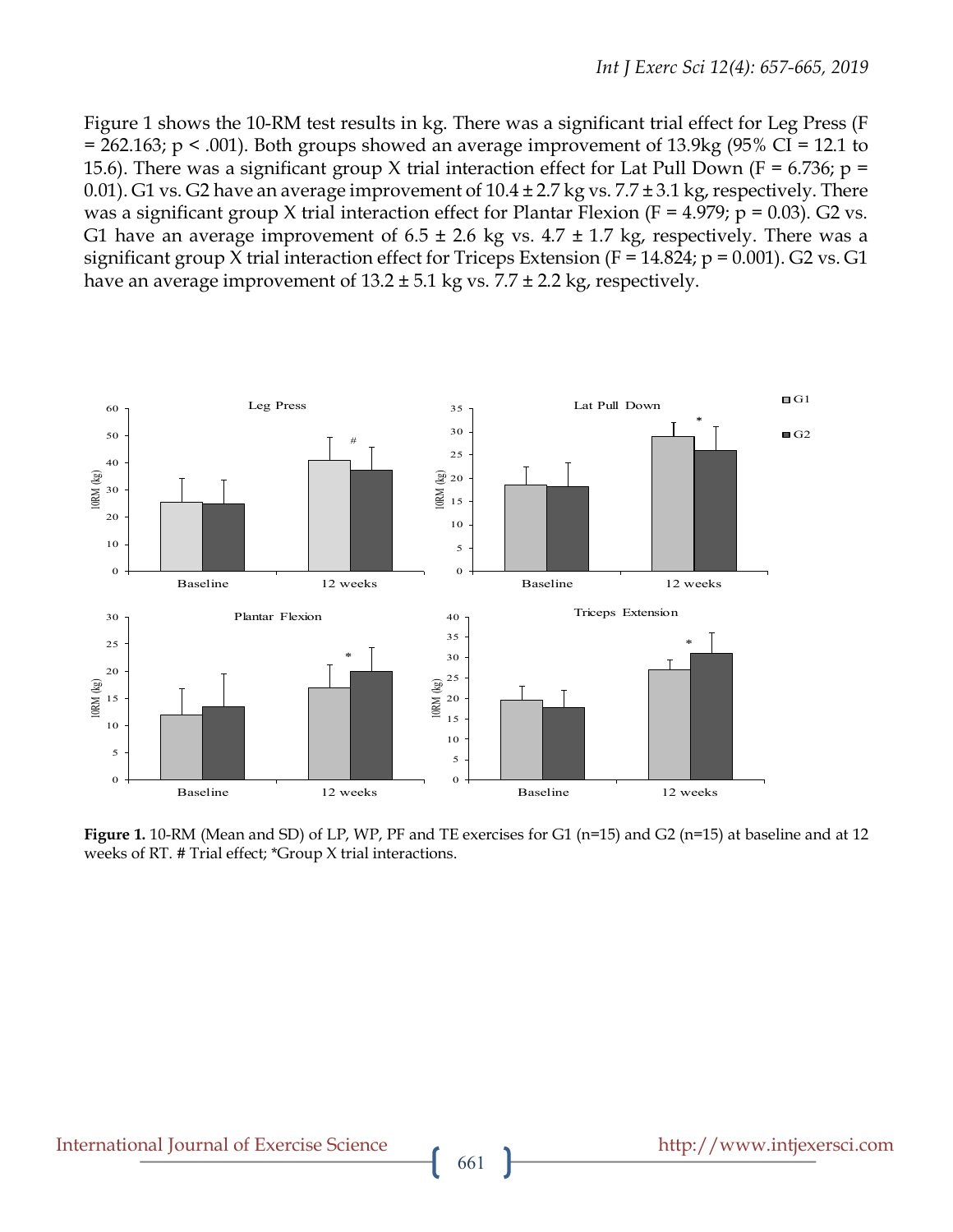There was a significant trial effect for all fitness test performance. Both groups increased functional fitness test performance (see Table 2).

| Variable                             | <b>Trial</b> | G1 Mean ±<br>SD. | G2 Mean $\pm$<br>SD. | Group<br>effect | Trial<br>effect | Group vs.<br>Trial effect |
|--------------------------------------|--------------|------------------|----------------------|-----------------|-----------------|---------------------------|
|                                      |              |                  |                      |                 |                 |                           |
| 30s Chair Stand <sup>1</sup>         | Pre          | $12.5 \pm 2.9$   | $13.8 \pm 1.8$       | $F = 1.223$     | $F = 21.385$    | $F = .190$                |
|                                      | Post         | $14.9 \pm 3.9$   | $15.8 \pm 2.4$       | $p = .28$       | $p < .001*$     | $p = .67$                 |
| Arm Curl <sup>1</sup>                | Pre          | $17.7 \pm 2.3$   | $18.1 \pm 3.4$       | $F = 0.000$     | $F = 79.122$    | $F = 2.037$               |
|                                      | Post         | $20.8 \pm 2.3$   | $20.3 \pm 2.8$       | $p = .99$       | $p < .001*$     | $p = .17$                 |
| Chair Sit-and-<br>Reach <sup>2</sup> | Pre          | $1.2 \pm 4.4$    | $2.6 \pm 5.0$        | $F = .364$      | $F = 38.423$    | $F = .100$                |
|                                      | Post         | $5.8 \pm 5.9$    | $6.8 \pm 5.5$        | $p = .55$       | $p < .001*$     | $p = .76$                 |
| Back Scratch <sup>2</sup>            | Pre          | $-9.4 \pm 10.7$  | $-13.1 \pm 11.9$     | $F = .741$      | $F = 24.617$    | $F = .065$                |
|                                      | Post         | $-3.3 \pm 9.9$   | $-6.4 \pm 9.2$       | $p = .40$       | $p < .001*$     | $p = .80$                 |
|                                      |              |                  |                      |                 |                 |                           |
| Foot Up-and-Go <sup>3</sup>          | Pre          | $8.1 \pm 1.2$    | $7.8 \pm 1.6$        | $F = .179$      | $F = 96.221$    | $F = .060$                |
|                                      | Post         | $5.8 \pm 1.1$    | $5.7 \pm 0.7$        | $p = .68$       | $p < .001*$     | $p = .81$                 |
| 6 Minute Walk <sup>4</sup>           | Pre          | $447.4 \pm 77.1$ | $480.3 \pm 37.3$     | $F = 1.272$     | $F = 9.587$     | $F = 1.320$               |
|                                      | Post         | $489.1 \pm 49.9$ | $499.4 \pm 43.9$     | $p = .27$       | $p = .005*$     | $p = .26$                 |

**Table 2.** Functional fitness results (n=15 in each group)

CI 95%: 95%confidence interval for mean; SD - standard deviation; 1Number of repetitions; 2Value in centimeters (cm); 3Value in seconds (s); 4Value in meters (m).

#### **DISCUSSION**

To our knowledge, this was the first study to investigate the effect of different exercise orders in a circuit format in older people. The current results revealed significant differences in strength gains on all tested exercises. Our findings also suggest that circuit training in either order (i.e. large to small muscle mass or small to large muscle mass) is equally effective to promote gains in functional fitness and body composition improvements.

Exercise order is an important variable in resistance prescription; however, literature analyzing its chronic effects in older adults is scarce. This lack of available research makes it very difficult to compare our results with previous studies (6, 20, 21, 22). Previous studies in younger adult samples showed that greater strength increases were achieved for exercises when placed at the beginning of an exercise session, independent of whether it was a large or small muscle mass exercise. The results of the present study demonstrated that all exercises increased muscle strength levels (pre versus post intervention). However, the strength gains were influenced by the order of the exercises, for example, the G1 showed greater values for the WP exercise, while the G2 showed greater values in the TE and PF exercises, respectively. These results agree with those found by other studies (6, 20, 21, 22). However, it is important to highlight that for exercise LP did not present statistically significant differences between groups after 12 weeks. A possible explanation for this fact may be due to the different muscle groups worked in the training sessions and also by the circuit protocol that alternates exercises of upper and lower limbs with minimum interval between them.

International Journal of Exercise Science http://www.intjexersci.com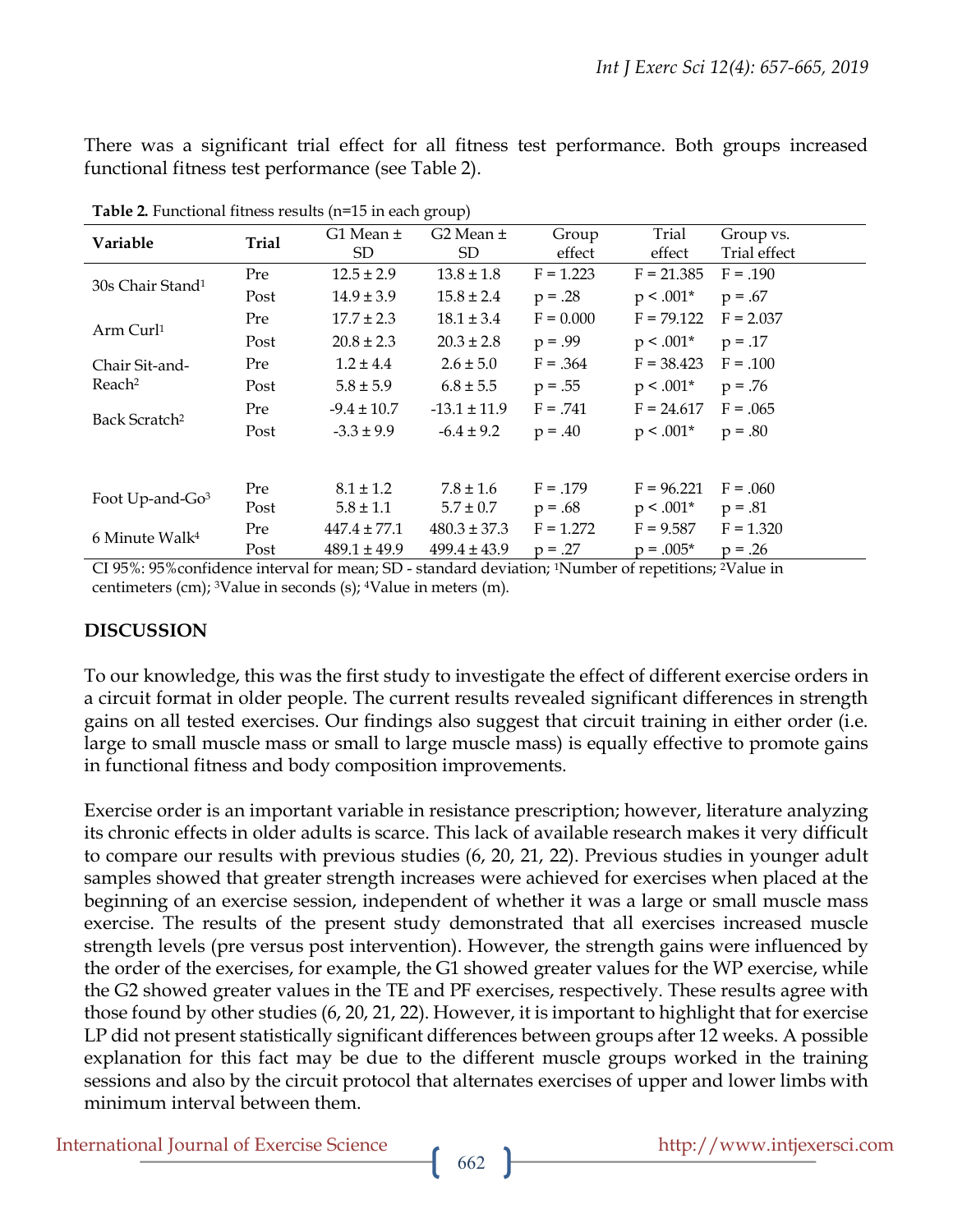Circuit training is a time-efficient method recommended for older adults (2, 17). Moreover, previous studies demonstrated that circuit training results in neuromuscular, cardiorespiratory and body composition (fat free mass and bone mineral density) improvements in older adults (16) and even in trained young men (1). Romero-Arenas et al. (16) compared the effects of high intensity circuit training versus traditional resistance training over 12 weeks on upper and lower body strength, body composition and cardiovascular parameters during an incremental treadmill test. Both groups showed significant increases in isokinetic strength, lean mass and bone mineral density, but only the circuit training group showed a significant decrease in fat mass. These results suggest that circuit training can be effective for older adults if exercises are performed at high intensities. Our results were consistent with Romero-Arenas et al. (16), demonstrating that in both circuit training programs (irrespective of exercise order) with moderate intensity loads (eight to ten repetitions at Omni-Res RPE scale of 8 – 10), resulted in muscle strength, body composition (increase of lean mass, reduction of fat mass and percentage of fat) and functional fitness improvements for all exercises and tests performed.

Muscle strength is a key factor in the ability to perform daily living activities into old age and maintaining quality of life (4, 5, 10, 12, 13, 15). Furtado et al. (9) conducted a cross-sectional study with 700 elderly women to verify the effects of an eight-month multimodal resistance training program performed three sessions a week. Each session was conducted in 30 minutes and followed a circuit format, consisting of three sets of 15-20 repetitions using body weight and elastic bands at moderate intensity. There are some methodological differences to the present study, like the lower intensity loads; however, there were significant improvements in strength and functional fitness.

It´s important to mention that the present study had some limitations. The diet of subjects was not controlled, daily caloric intake was not registered and body composition parameters used in our study were not measured with gold standard procedures. Moreover, we studied a sample composed exclusively of elderly women; further research should address other populations. Lastly, it is clear that circuit training is effective, but it should be compared to traditional resistance training performed in straight sets.

In conclusion, circuit training increased muscle strength and functional fitness in older women. Therefore, both circuit exercise orders were effective and could be applied to promote strength and functional fitness gains. However, based on the results for the wide-grip latissimus pulldown, plantar flexion and triceps extension, it seems that exercise order should be considered when specific muscle weaknesses are a priority, so that these muscles are trained first within a circuit.

## **REFERENCES**

1. Alcaraz PE, Perez-Gomez J, Chavarrias M, Blazevich AJ. Similarity in adaptations to high-resistance circuit vs. traditional strength training in resistance-trained men. J Strength Cond Res 25(9): 2519-2527, 2011.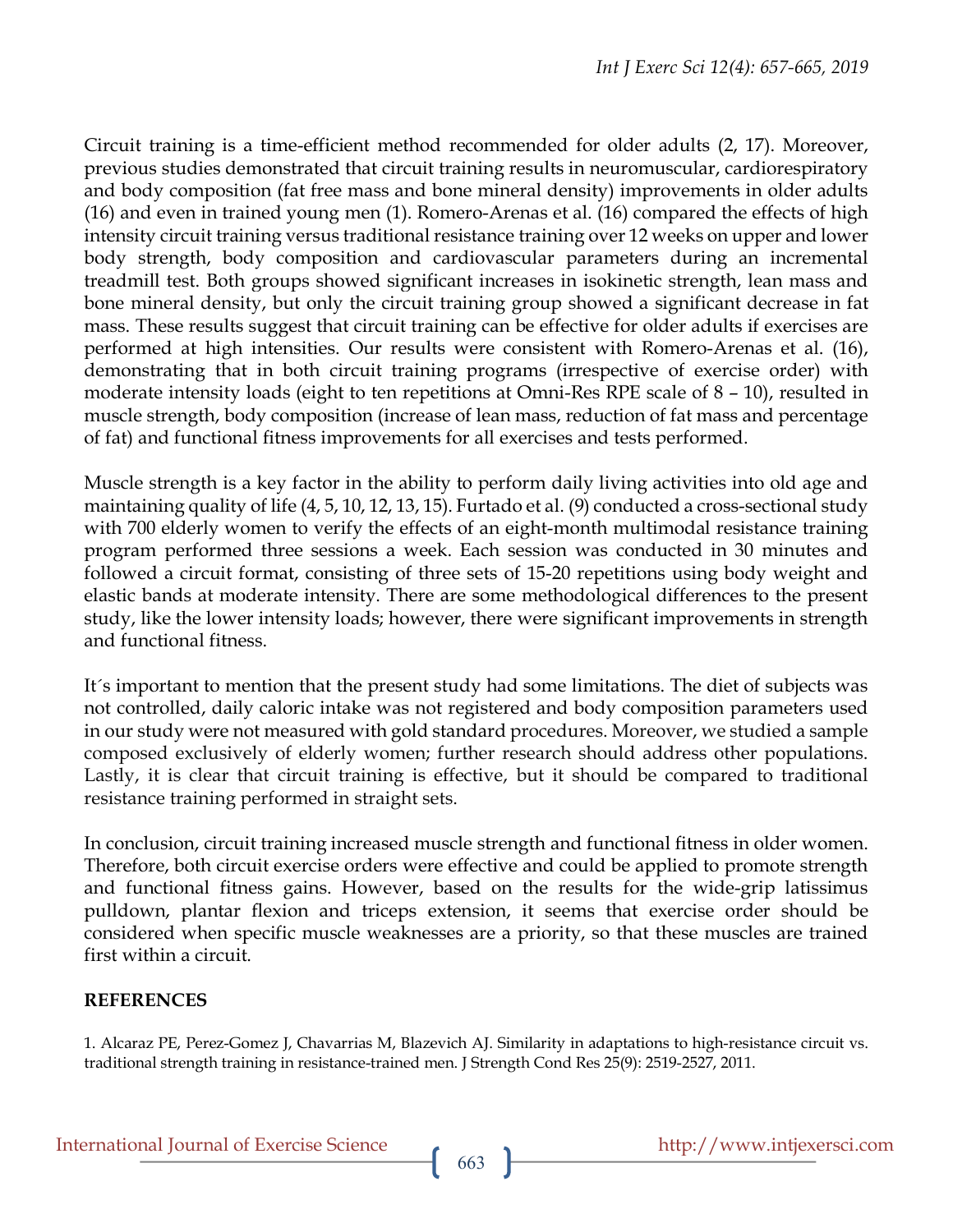2. American College of Sports Medicine. Position stand on exercise and physical activity for older adults. Med Sci Sports Exerc 41(7): 1510-1530, 2009.

3. American College of Sports Medicine. Position stand on progression models in resistance training for healthy adults. Med Sci Sports Exerc 41(3): 687-708, 2009.

4. Artero EG, Lee DC, Ruiz JR, Sui X, Ortega FB, Church TS, Lavie CJ, Castillo MJ, Blair SN. A prospective study of muscular strength and all-cause mortality in men with hypertension. J Am Coll Cardio 57(18): 1831-1837, 2011.

5. Brill PA, Macera CA, Davis DR, Blair SN, Gordon NEIL. Muscular strength and physical function. Med Sci Sports Exerc 32(2): 412-416, 2000.

6. Dias I, de Salles BF, Novaes J, Costa PB, Simão R. Influence of exercise order on maximum strength in untrained young men. J Sci Med Sport 13(1): 65-69, 2010.

7. Durnin JVGA, Womersley JVGA. Body fat assessed from total body density and its estimation from skinfold thickness: measurements on 481 men and women aged from 16 to 72 years. Br J Nutri 32(1): 77-97, 1974.

8. Farinatti PT, Geraldes AA, Bottaro MF, Lima MVI, Albuquerque RB, Fleck SJ. Effects of different resistance training frequencies on the muscle strength and functional performance of active women older than 60 years. J Strength Cond Res 27(8): 2225-2234, 2013.

9. Furtado HL, Sousa N, Simão R, Pereira FD, Vilaça-Alves J. Physical exercise and functional fitness in independently living vs institutionalized elderly women: a comparison of 60-to 79-year-old city dwellers. Clin Interv Aging 10: 795-801, 2015.

10. Frontera WR, Hughes VA, Fielding RA, Fiatarone MA, Evans WJ, Roubenoff R. Aging of skeletal muscle: a 12 yr longitudinal study. J Appl Physiol 88(4): 1321-1326, 2000.

11. Gearhart RF, Riechman SE, Lagally KM, Andrews RD, Robertson RJ. Safety of using the adult OMNI Resistance Exercise Scale to determine 1-RM in older men and women. Percept Mot Skills 113(2): 671-676, 2011.

12. Hurley BF, Roth SM. Strength training in the elderly: effects on risk factors for age-related diseases. Sports Med 30: 249-268, 2000.

13. Janssen I, Heymsfield SB, Ross R. Low relative skeletal muscle mass (sarcopenia) in older persons is associated with functional impairment and physical disability. J Am Geriatr Soc 50(5): 889-896, 2002.

14. Rikli RE, Jones CJ. Development and validation of a functional fitness test for community-residing older adults. J Aging Phys Act 7(2): 129-161, 1999.

15. Rikli RE, Jones CJ. Development and validation of criterion-referenced clinically relevant fitness standards for maintaining physical independence in later years. Gerontologist 53(2): 255-267, 2013.

16. Romero-Arenas S, Blazevich AJ, Martínez-Pascual M, Pérez-Gómez J, Luque AJ, López-Román F. J, Alcaraz PE. Effects of high-resistance circuit training in an elderly population. Exp Gerontol 48(3): 334-340, 2013.

17. Romero-Arenas S, Martínez-Pascual M,Alcaraz PE. Impact of resistance circuit training on neuromuscular, cardiorespiratory and body composition adaptations in the elderly. Aging Dis 4(5): 256-263, 2013.

18. Simão R, de Salles BF, Figueiredo T, Dias I, Willardson JM. Exercise order in resistance training. Sports Med 42(3): 251-265, 2012.